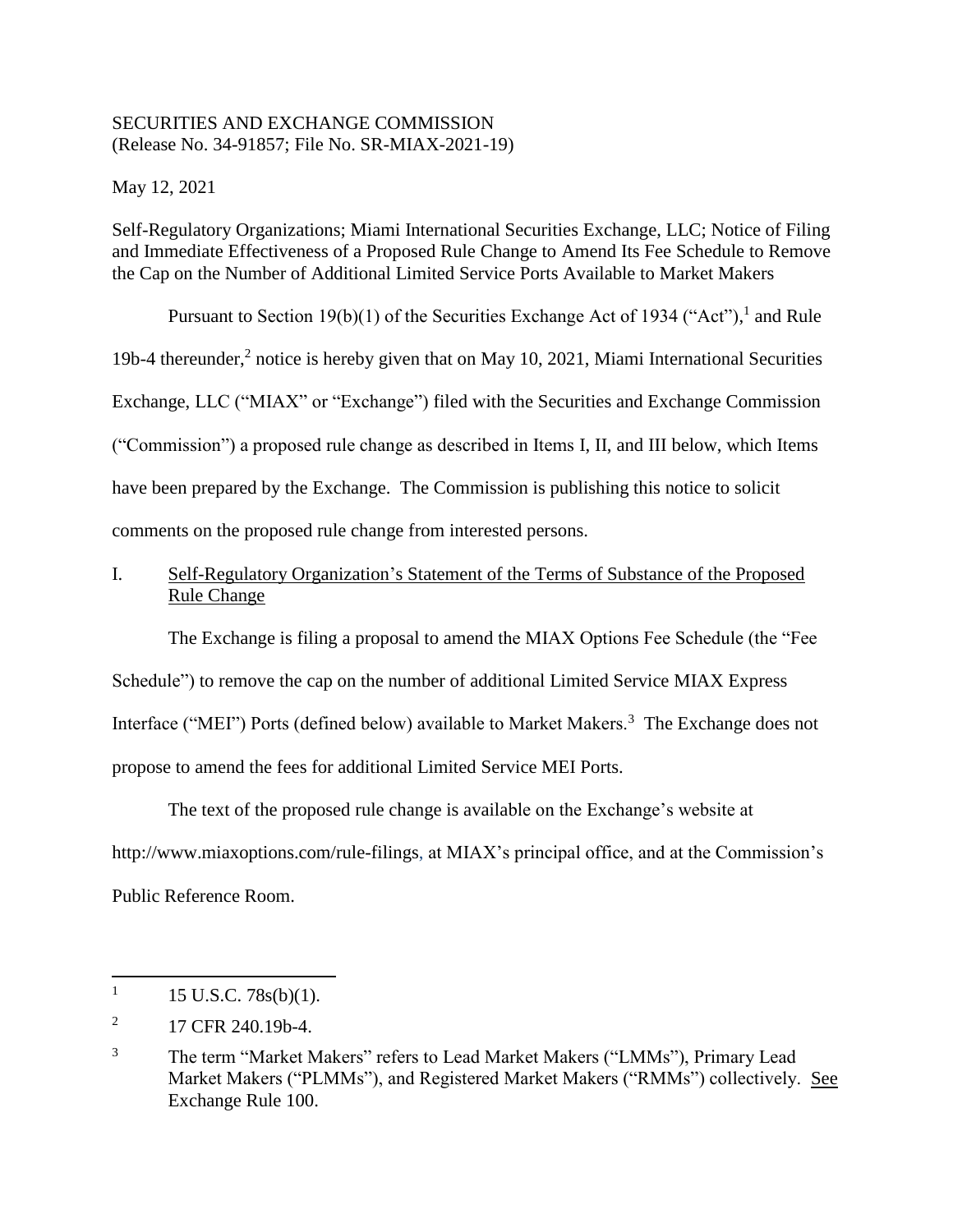# II. Self-Regulatory Organization's Statement of the Purpose of, and Statutory Basis for, the Proposed Rule Change

In its filing with the Commission, the Exchange included statements concerning the purpose of and basis for the proposed rule change and discussed any comments it received on the proposed rule change. The text of these statements may be examined at the places specified in Item IV below. The Exchange has prepared summaries, set forth in sections A, B, and C below, of the most significant aspects of such statements.

# A. Self-Regulatory Organization's Statement of the Purpose of, and Statutory Basis for, the Proposed Rule Change

1. Purpose

The Exchange proposes to delete footnote 30 of Section 5)d)ii) of the Fee Schedule to remove the cap on the number of additional Limited Service MEI Ports available to Market Makers. The Exchange does not propose to amend the fees charged for any additional Limited Service MEI Ports purchased by Market Makers.

The Exchange initially filed this proposal to remove the cap on the number of additional Limited Service MEI Ports available to Market Makers on April 9, 2021.<sup>4</sup> On April 12, 2021, the Exchange withdrew the First Proposed Rule Change and refiled this proposal to make a technical correction.<sup>5</sup> On April 22, 2021, the Exchange withdrew the Second Proposed Rule Change and refiled this proposal (without increasing the actual fee amounts) to provide further clarification regarding the Exchange's revenues, costs, and profitability any time more Limited Service MEI Ports become available, in general, (including information regarding the Exchange's methodology for determining the costs and revenues for additional Limited Service

 $\overline{4}$ See SR-MIAX-2021-10 (the "First Proposed Rule Change").

<sup>&</sup>lt;sup>5</sup> See SR-MIAX-2021-11 (the "Second Proposed Rule Change").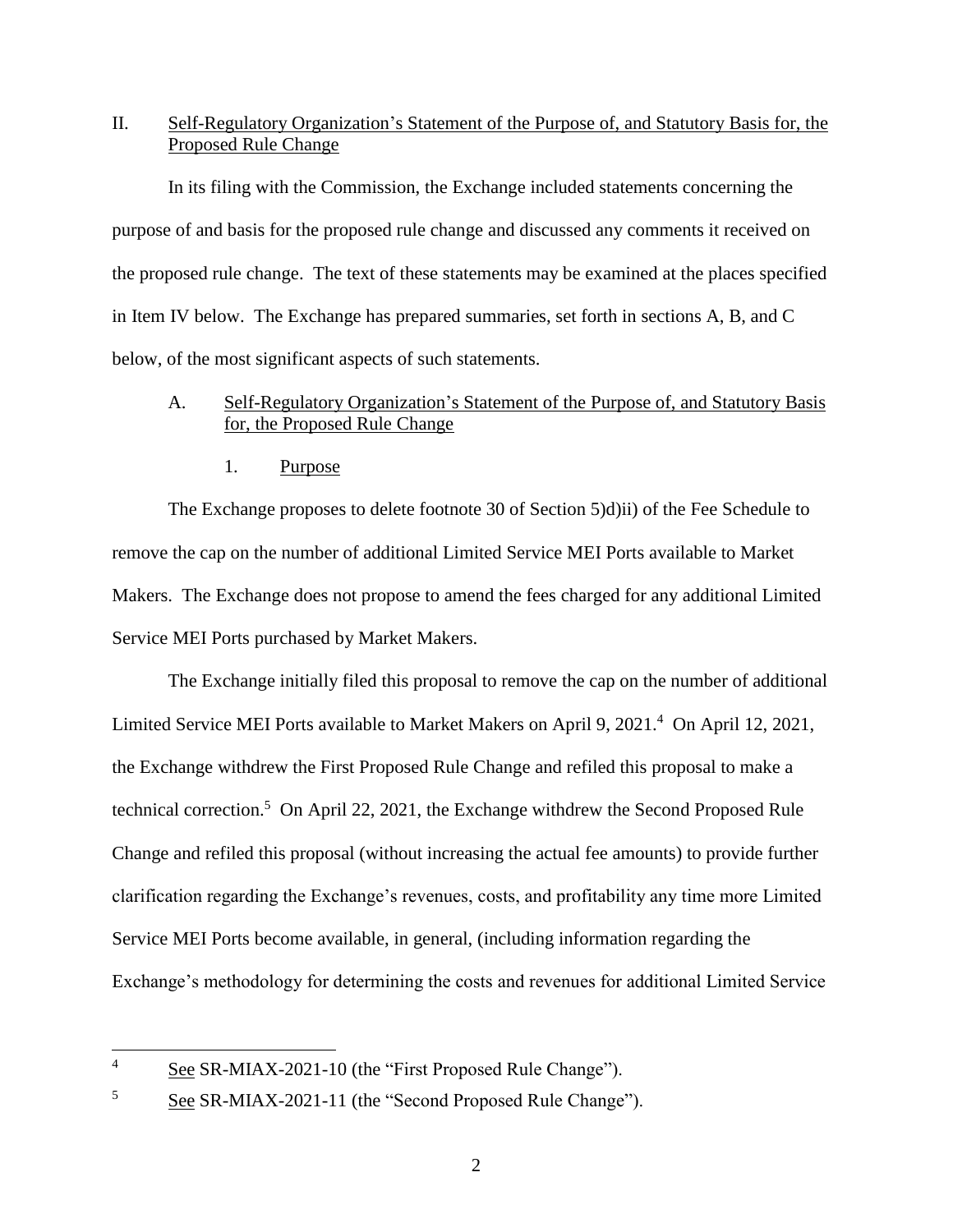MEI Ports).<sup>6</sup> On May 3, 2021, the Exchange withdrew the Third Proposed Rule Change and refiled this proposal to further clarify its cost methodology.<sup>7</sup> On May 10, 2021, the Exchange withdrew the Fourth Proposed Rule Change and refiled this proposal.

Currently, the Exchange assesses monthly MEI Port Fees on Market Makers based upon the number of MIAX matching engines<sup>8</sup> used by the Market Maker. The Exchange allocates two (2) Full Service MEI Ports<sup>9</sup> and two (2) Limited Service MEI Ports<sup>10</sup> per matching engine to which each Market Maker connects. The Full Service MEI Ports, Limited Service MEI Ports and the additional Limited Service MEI Ports all include access to the Exchange's primary and secondary data centers and its disaster recovery center. Market Makers may request additional Limited Service MEI Ports for which they are assessed the existing \$100 monthly fee for each additional port they request. This fee has been unchanged since  $2016$ .<sup>11</sup>

<sup>9</sup> Full Service MEI Ports provide Market Makers with the ability to send Market Maker quotes, eQuotes, and quote purge messages to the MIAX System. Full Service MEI Ports are also capable of receiving administrative information. Market Makers are limited to two Full Service MEI Ports per matching engine. See Fee Schedule, Section 5)d)ii), note 27.

 $\overline{6}$ See SR-MIAX-2021-15 (the "Third Proposed Rule Change").

 $\frac{7}{10}$  See SR-MIAX-2021-17 (the "Fourth Proposed Rule Change").

<sup>&</sup>lt;sup>8</sup> A "matching engine" is a part of the MIAX electronic system that processes options quotes and trades on a symbol-by-symbol basis. Some matching engines will process option classes with multiple root symbols, and other matching engines will be dedicated to one single option root symbol (for example, options on SPY will be processed by one single matching engine that is dedicated only to SPY). A particular root symbol may only be assigned to a single designated matching engine. A particular root symbol may not be assigned to multiple matching engines. See Fee Schedule, Section 5)d)ii), note 29.

<sup>&</sup>lt;sup>10</sup> Limited Service MEI Ports provide Market Makers with the ability to send eQuotes and quote purge messages only, but not Market Maker Quotes, to the MIAX System. Limited Service MEI Ports are also capable of receiving administrative information. Market Makers initially receive two Limited Service MEI Ports per matching engine. See Fee Schedule, Section 5)d)ii), note 28.

<sup>11</sup> See Securities Exchange Act Release No. 79666 (December 22, 2016), 81 FR 96133 (December 29, 2016) (SR-MIAX-2016-47).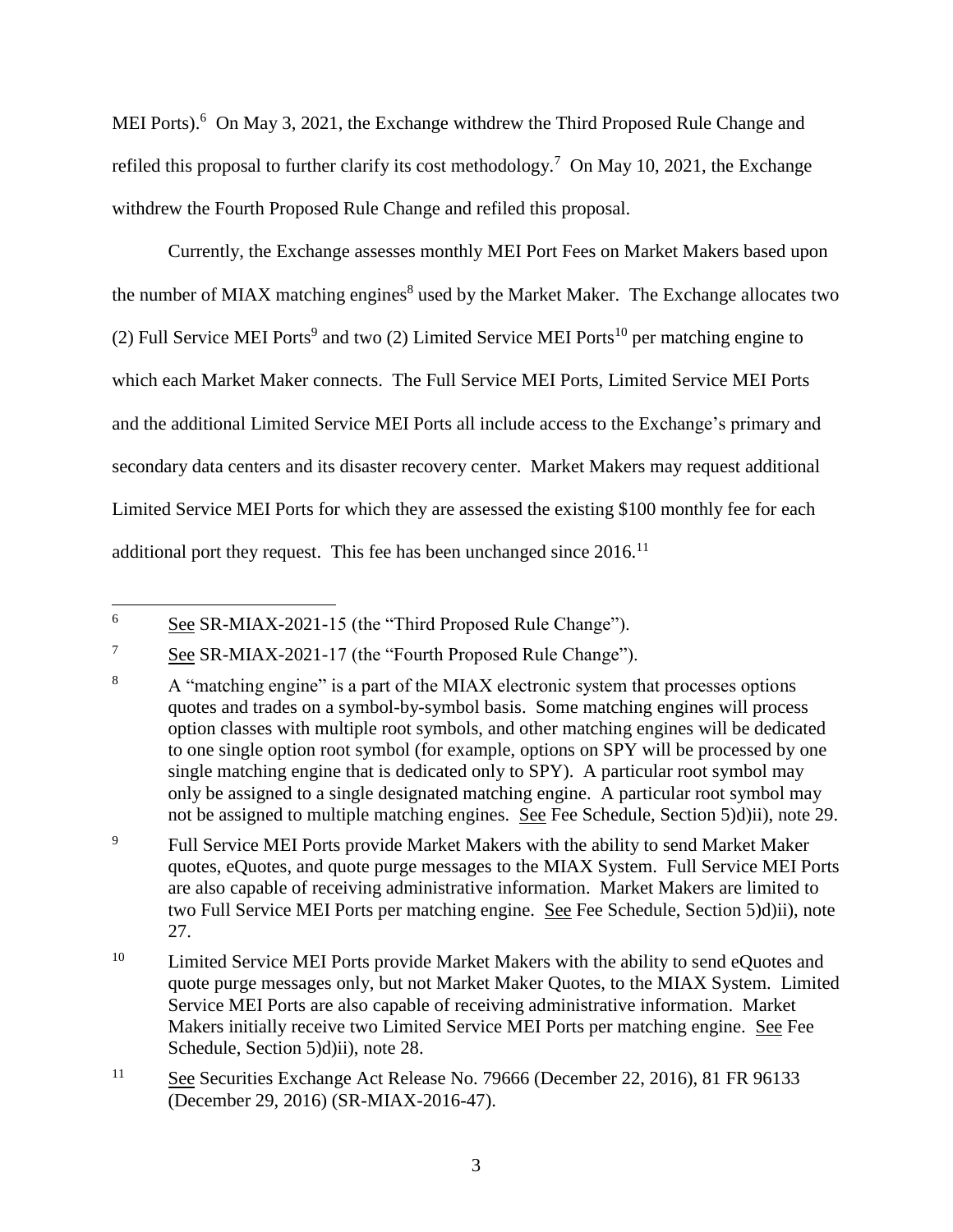The Exchange originally added the Limited Service MEI Ports to enhance the MEI Port connectivity available to Market Makers, and subsequently made additional Limited Service MEI Ports available to Market Makers.<sup>12</sup> Limited Service MEI Ports have been well received by Market Makers since their addition. Market Makers are currently limited to purchasing eight (8) additional Limited Service MEI Ports per matching engine, for a total of ten (10) per matching engine. $^{13}$ 

The Exchange now proposes to delete footnote 30 in Section 5)d)ii) of the Fee Schedule to remove the cap on the number of additional Limited Service MEI Ports that are available to Market Makers. The Exchange notes that no other exchange provides similar caps concerning connectivity and access in their rulebooks or fee schedules.<sup>14</sup> Including the cap on the number of

<sup>12</sup> See Securities Exchange Act Release Nos. 70137 (August 8, 2013), 78 FR 49586 (August 14, 2013) (SR-MIAX-2013-39); 70903 (November 20, 2013), 78 FR 70615 (November 26, 2013) (SR-MIAX-2013-52); 78950 (September 27, 2016), 81 FR 68084 (October 3, 2016) (SR-MIAX-2016-33); and 79198 (October 31, 2016), 81 FR 76988 (November 4, 2016) (SR-MIAX-2016-37); 90811 (December 29, 2020), 86 FR 344 (January 5, 2021) (SR-MIAX-2020-41).

<sup>13</sup> See Fee Schedule, Section 5)d)ii).

<sup>&</sup>lt;sup>14</sup> See Cboe Exchange, Inc. Fee Schedule, available at https://cdn.cboe.com/resources/membership/Cboe\_FeeSchedule.pdf; Cboe BZX Exchange, Inc. Options Fee Schedule, available at https://www.cboe.com/us/options/membership/fee\_schedule/bzx/; Cboe C2 Exchange, Inc. Fee Schedule, available at https://www.cboe.com/us/options/membership/fee\_schedule/ctwo/; Cboe EDGX Exchange, Inc. Options Fee Schedule, available at https://www.cboe.com/us/options/membership/fee\_schedule/edgx/; The Nasdaq Stock Market LLC Options Fee Schedule, available at https://listingcenter.nasdaq.com/rulebook/nasdaq/rules/Nasdaq%20Options%207; Nasdaq PHLX LLC Options Fee Schedule, available at https://listingcenter.nasdaq.com/rulebook/phlx/rules/Phlx%20Options%207; NYSE Arca, Inc. Options Fee Schedule, available at https://www.nyse.com/publicdocs/nyse/markets/arcaoptions/NYSE\_Arca\_Options\_Fee\_Schedule.pdf; NYSE American LLC Options Fee Schedule, available at https://www.nyse.com/publicdocs/nyse/markets/americanoptions/NYSE\_American\_Options\_Fee\_Schedule.pdf.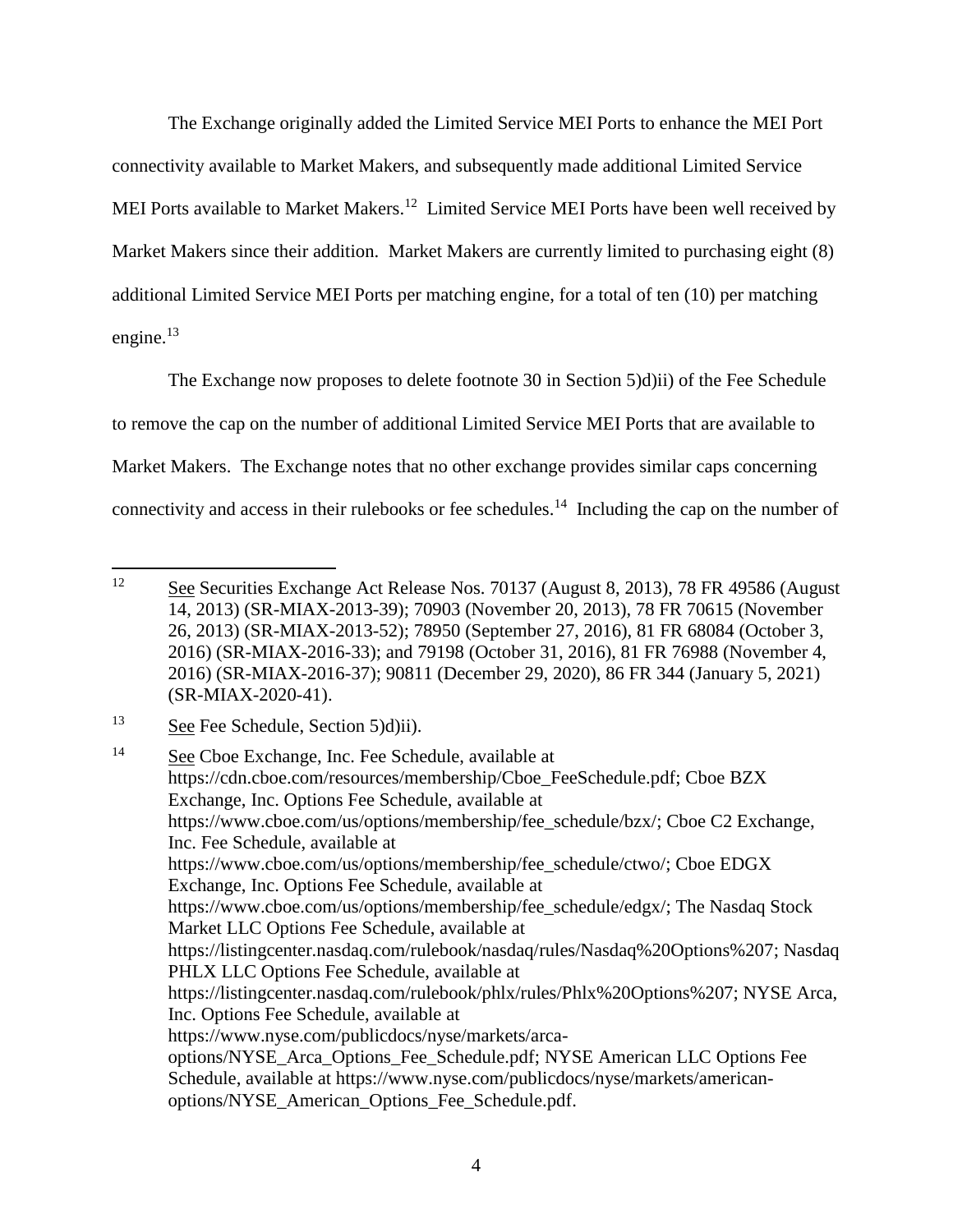additional Limited Service MEI Ports in the Fee Schedule unnecessarily hampers the Exchange's ability to adjust access to the Exchange's network in order to ensure that the Exchange meets its obligations under the Act such that access to the Exchange is offered on terms that are not unfairly discriminatory<sup>15</sup> among its Members,  $16$  as well as to ensure sufficient capacity and headroom in the System.<sup>17</sup> The Exchange monitors the System's performance and makes adjustments to its System based on market conditions and Member demand. Accordingly, the Exchange's obligations under the Act to provide access on terms that are not unfairly discriminatory and market conditions are key drivers of the System's architecture and expansion. Thus the Exchange believes a cap in the Fee Schedule is inconsistent with other exchanges access offerings and not an appropriate mechanism to govern access to the Exchange.

The Exchange also notes that adjusting the amount of available Limited Service MEI Ports does not change on a material basis the overall profitability of Limited Service MEI Ports. Any increase in revenue associated with adding more Limited Service MEI Ports is generally offset by the cost of purchasing and operating such new equipment and providing the services associated with Limited Service MEI Ports. When the Exchange provides fewer Limited Service MEI Ports, its overall expense is lower, but is generally offset by lower revenues associated with Limited Service MEI Ports. The Exchange's recent filing<sup>18</sup> to increase the number of additional Limited Service MEI Ports provides clear evidence of that fact.

 $15$ See 15 U.S.C. 78f(b)(5).

<sup>&</sup>lt;sup>16</sup> The term "Member" means an individual or organization approved to exercise the trading rights associated with a Trading Permit. Members are deemed "members" under the Exchange Act. See Exchange Rule 100.

<sup>&</sup>lt;sup>17</sup> The term "System" means the automated trading system used by the Exchange for the trading of securities. See Exchange Rule 100.

<sup>18</sup> See Securities Exchange Act Release No. 90811 (December 29, 2020), 86 FR 344 (January 5, 2021) (SR-MIAX-2020-41) (the "Cost Analysis Filing").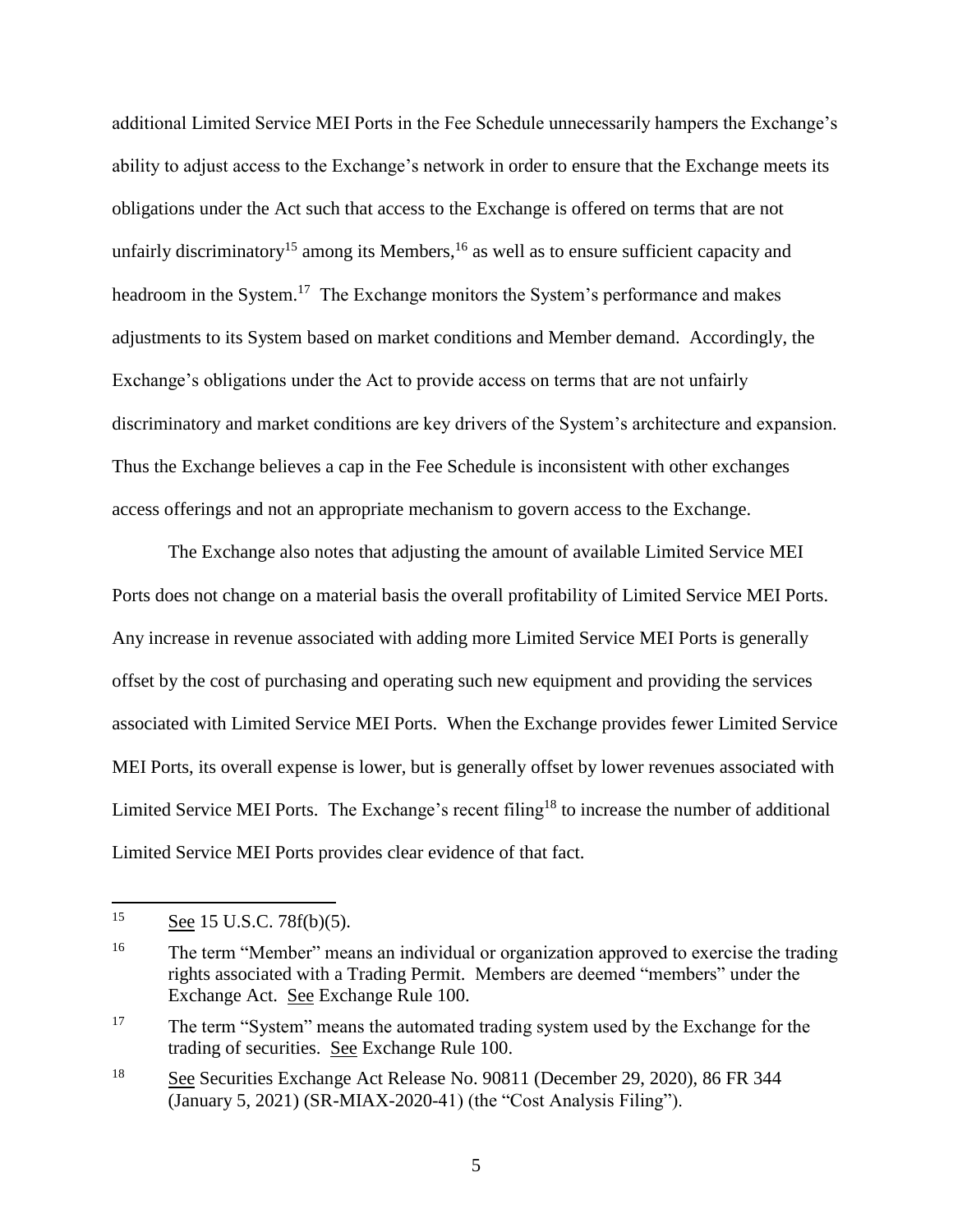All fees related to MEI Ports shall remain unchanged and Market Makers that voluntarily purchase additional Limited Service MEI Ports will remain subject to the existing \$100 monthly fee per port.

The Exchange also proposes to make corresponding changes to footnotes 31 and 32 in Sections 5)d)ii) and 5)d)iv) of the Fee Schedule, respectively, in light of the Exchange's proposal to delete current footnote 30. Accordingly, with the proposed changes, footnote 31 will be changed to footnote 30 and footnote 32 will be changed to footnote 31.

#### 2. Statutory Basis

The Exchange believes that its proposal is consistent with Section  $6(b)$  of the Act<sup>19</sup> in general, and furthers the objectives of Section  $6(b)(5)$  of the Act<sup>20</sup> in that it is designed to promote just and equitable principles of trade, remove impediments to and perfect the mechanism of a free and open market and a national market system, and, in general protect investors and the public interest and is not designed to permit unfair discrimination between customers, issuers, brokers and dealers.

The Exchange believes that its proposal is consistent with the objectives of Section  $6(b)(5)$  of the Act<sup>21</sup> because the proposal to remove the cap on the number of additional Limited Service MEI Ports available to Market Makers will apply equally to all Market Makers, regardless of type or size, and will allow the Exchange to offer access to its System on terms that are not unfairly discriminatory. The Exchange does not propose to change the amount of fees charged for additional Limited Service MEI Ports. The existing fee of \$100 per month will

<sup>21</sup> Id.

<sup>19</sup> <sup>19</sup> 15 U.S.C. 78f(b).

<sup>&</sup>lt;sup>20</sup> 15 U.S.C. 78 $f(b)(5)$ .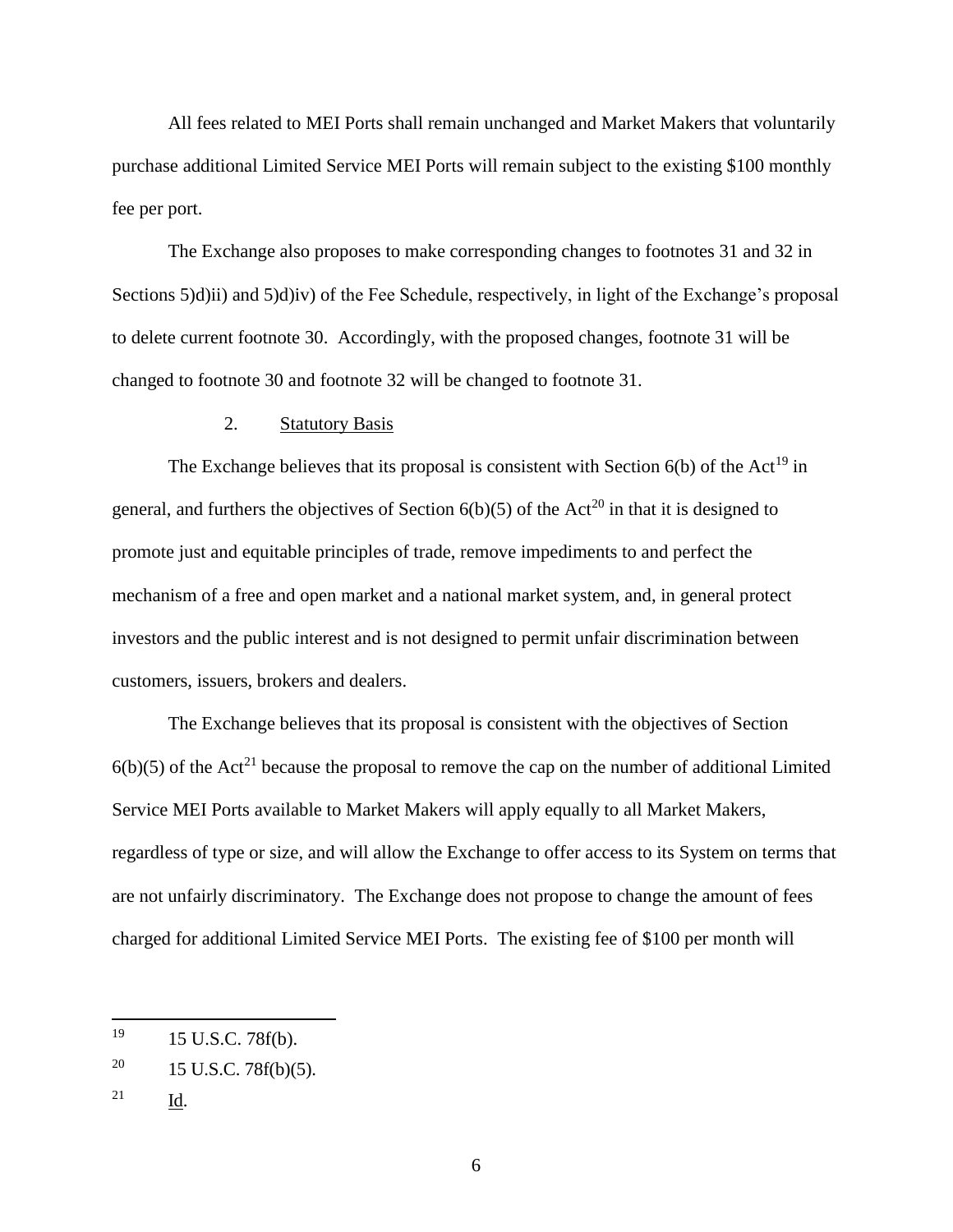apply equally to all Market Makers that choose to purchase additional Limited Service MEI Ports, which is a business decision of each Market Maker and not a requirement of the Exchange.

The Exchange believes that its proposal is consistent with the requirements under Section  $6(b)(5)$  of the Exchange Act that the Exchange provide access on terms that are not unfairly discriminatory.<sup>22</sup> Including the cap on the number of additional Limited Service MEI Ports in the Fee Schedule unnecessarily burdens the Exchange from being able to adjust the connectivity and access to the Exchange's System in order to ensure that the Exchange is able to provide access<sup>23</sup> to Members on non-discriminatory terms and ensure sufficient capacity and headroom in the System. The Exchange constantly monitors the System's performance based on market conditions and needs to make adjustments based on customer demand. Adjusting the amount of available Limited Service MEI Ports does not change on a material basis the overall profitability of Limited Service MEI Ports. Any increase in revenue associated with adding more Limited Service MEI Ports is generally offset by the cost of purchasing and operating such new equipment and providing the services associated with Limited Service MEI Ports. When the Exchange provides fewer Limited Service MEI Ports, its overall expense is lower, but is generally offset by lower revenues associated with Limited Service MEI Ports. The Exchange's recent filing<sup>24</sup> to increase the number of additional Limited Service MEI Ports provides clear evidence of that fact. Accordingly, the Exchange's obligations under Section  $6(b)(5)$  of the Act<sup>25</sup> and market conditions are key drivers of the System's architecture and expansion and thus the

<sup>22</sup> Id.

<sup>23</sup> Id.

 $24$  See supra note 18.

<sup>&</sup>lt;sup>25</sup> See 15 U.S.C. 78 $f(b)$ .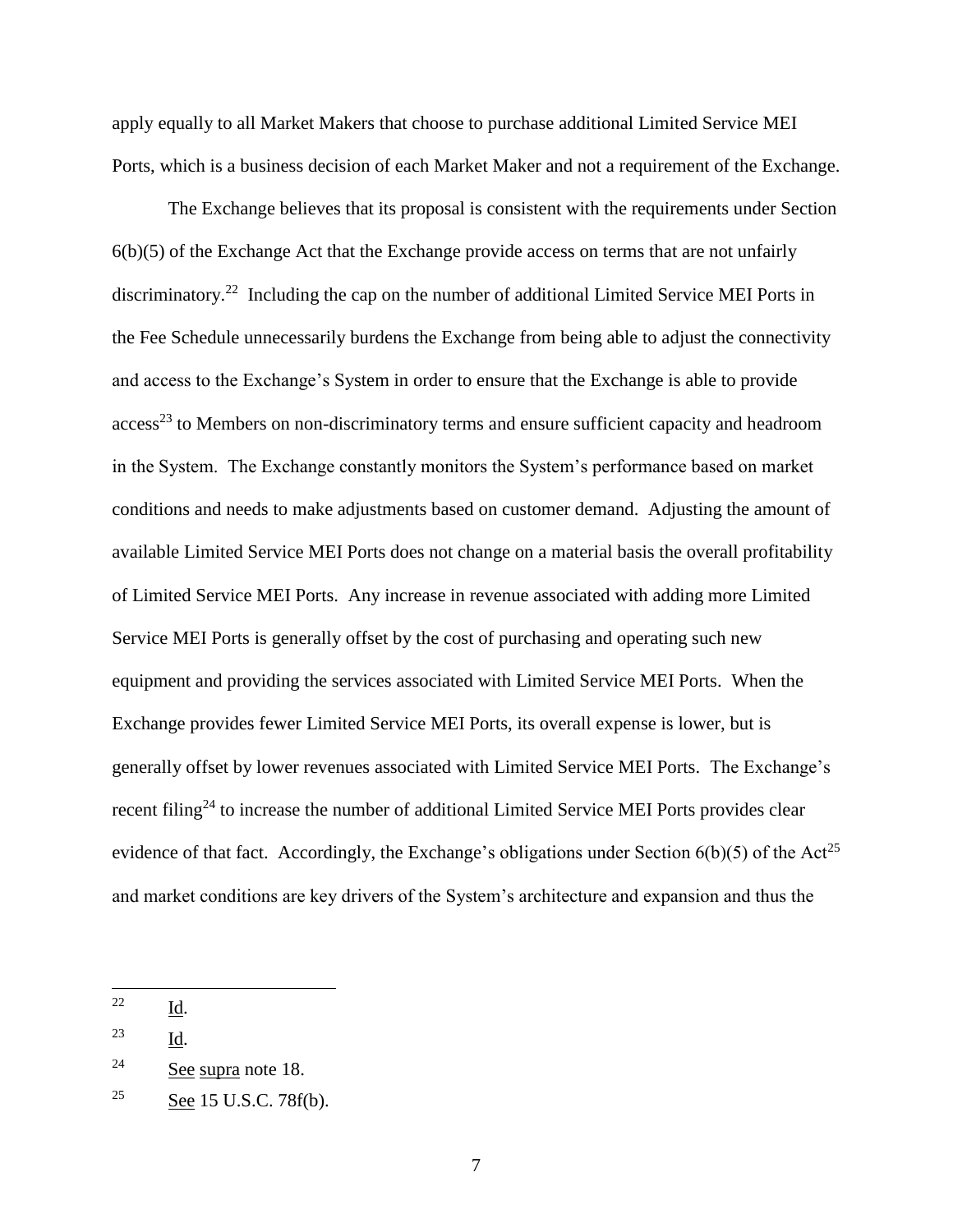Exchange believes a cap in the Fee Schedule is not an appropriate mechanism to govern access to the Exchange.

Other exchanges, like MIAX, are required to provide access and connectivity pursuant to the same requirements under Section  $6(b)(5)$  of the Act regardless of whether a their rules or fee schedules set forth caps on access.<sup>26</sup> Further, the Exchange anticipates that it will continue to expand its System and provide Market Makers and other market participants with additional access, including Limited Service MEI Ports, based on customer demand and in response to changing market conditions. The Exchange represents that any expansion or reduction in the number of additional Limited Service MEI Ports will be conducted in a similar manner that ensures fair access to its System.<sup>27</sup> The Exchange will also continuously assess its connectivity options and availability to ensure that they meet the needs of all market participants seeking to access the Exchange.

The Exchange believes that its proposal is consistent with Section 6(b)(4) of the Act because only Market Makers that voluntarily purchase additional Limited Service MEI Ports will be charged the existing \$100 monthly fee per port, which has been unchanged since  $2016<sup>28</sup>$  The Exchange does not propose to amend the fees applicable to additional Limited Service MEI Ports, which were filed with the Commission and became effective after notice and public comment.<sup>29</sup> As stated above, the Exchange anticipates that in the future, it may provide more Limited Service MEI Ports due to customer demand and increased volatility in the marketplace, which will result in increased message traffic rates across the network.

<sup>27</sup> Id.

<sup>26</sup> Id.

 $28$  See supra note 11.

 $29$  See supra notes 11 and 12.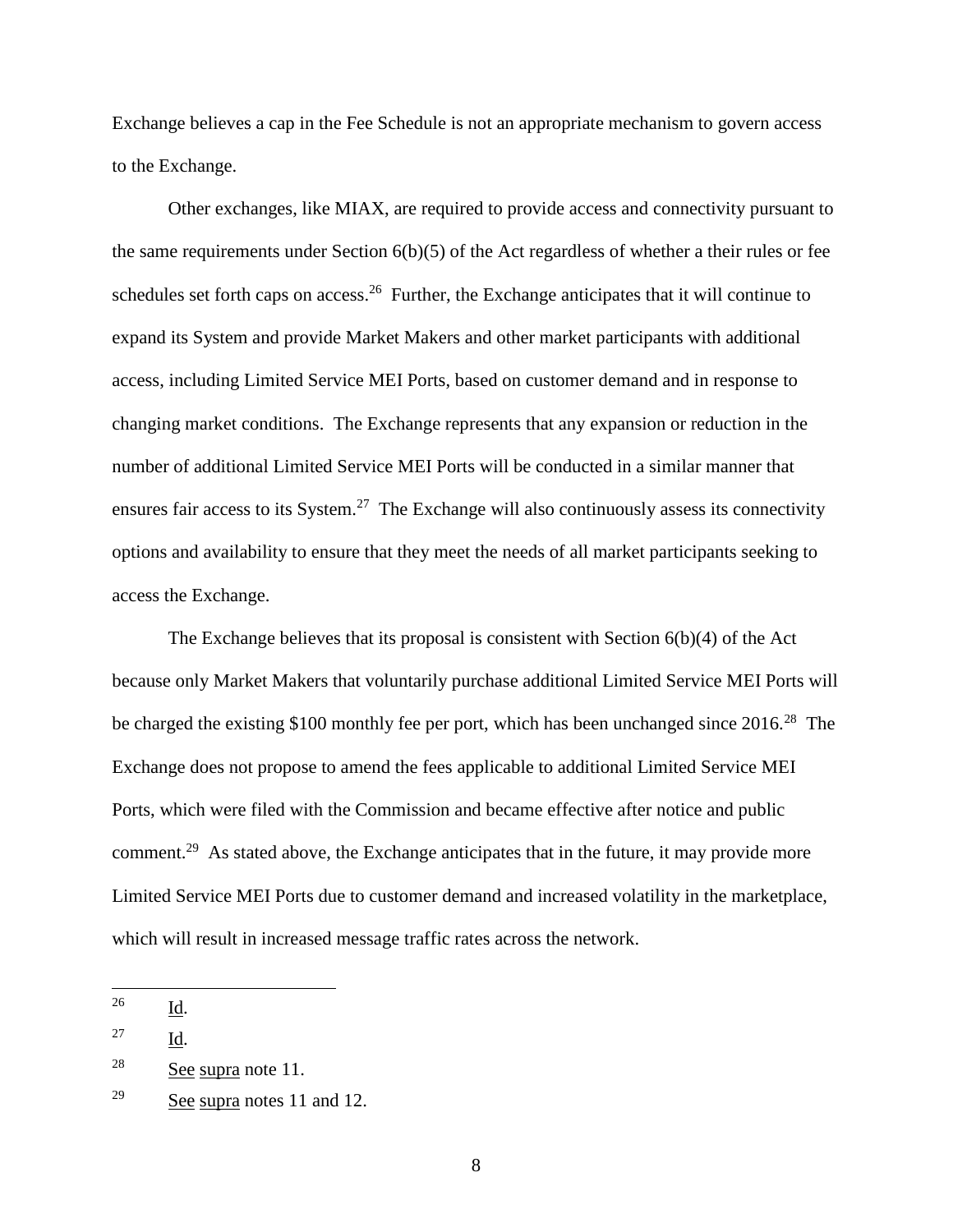The Exchange further believes its proposal is consistent with Section 6(b)(4) of the Act in that any time the Exchange makes available more Limited Service MEI Ports, such ports that are voluntarily purchased by Market Makers will not result in the Exchange making a supracompetitive profit. The Exchange recently conducted an extensive cost review in which the Exchange analyzed every expense item in the Exchange's general expense ledger (this includes over 150 separate and distinct expense items) to determine whether each such expense relates to additional Limited Service MEI Ports, and, if such expense did so relate, what portion (or percentage) of such expense actually supports additional Limited Service MEI Ports, and thus bears a relationship that is, "in nature and closeness," directly related to those services.

To provide continuity with the Exchange's most recent filing to add two additional Limited Service MEI Ports<sup>30</sup> and this filing, the Exchange performed this cost review anticipating that Market Makers may purchase two additional Limited Service MEI Ports.<sup>31</sup> The sum of all such portions of expenses represents the total cost of the Exchange to provide services associated with two additional Limited Service MEI Ports pursuant to this proposed rule change. Assuming the costs outlined in this proposal remain unchanged, the Exchange represents that the below cost and revenue analysis would continue to be true should the Exchange make additional Limited Service MEI Ports available beyond the analysis for two additional Limited Service MEI Ports discussed below.<sup>32</sup>

 $30<sup>°</sup>$ See supra note 18.

<sup>&</sup>lt;sup>31</sup> The cost review in this proposal is based on two additional Limited Service MEI Ports because two additional Limited Service MEI Ports were purchased since the First Proposed Rule Change was submitted on April 12, 2021.

<sup>&</sup>lt;sup>32</sup> As stated above, currently the number of available Limited Service MEI Ports does not change on a material basis the overall profitability of Limited Service MEI Ports; however, the Exchange represents that it will continue to monitor its costs and revenue analysis for material changes.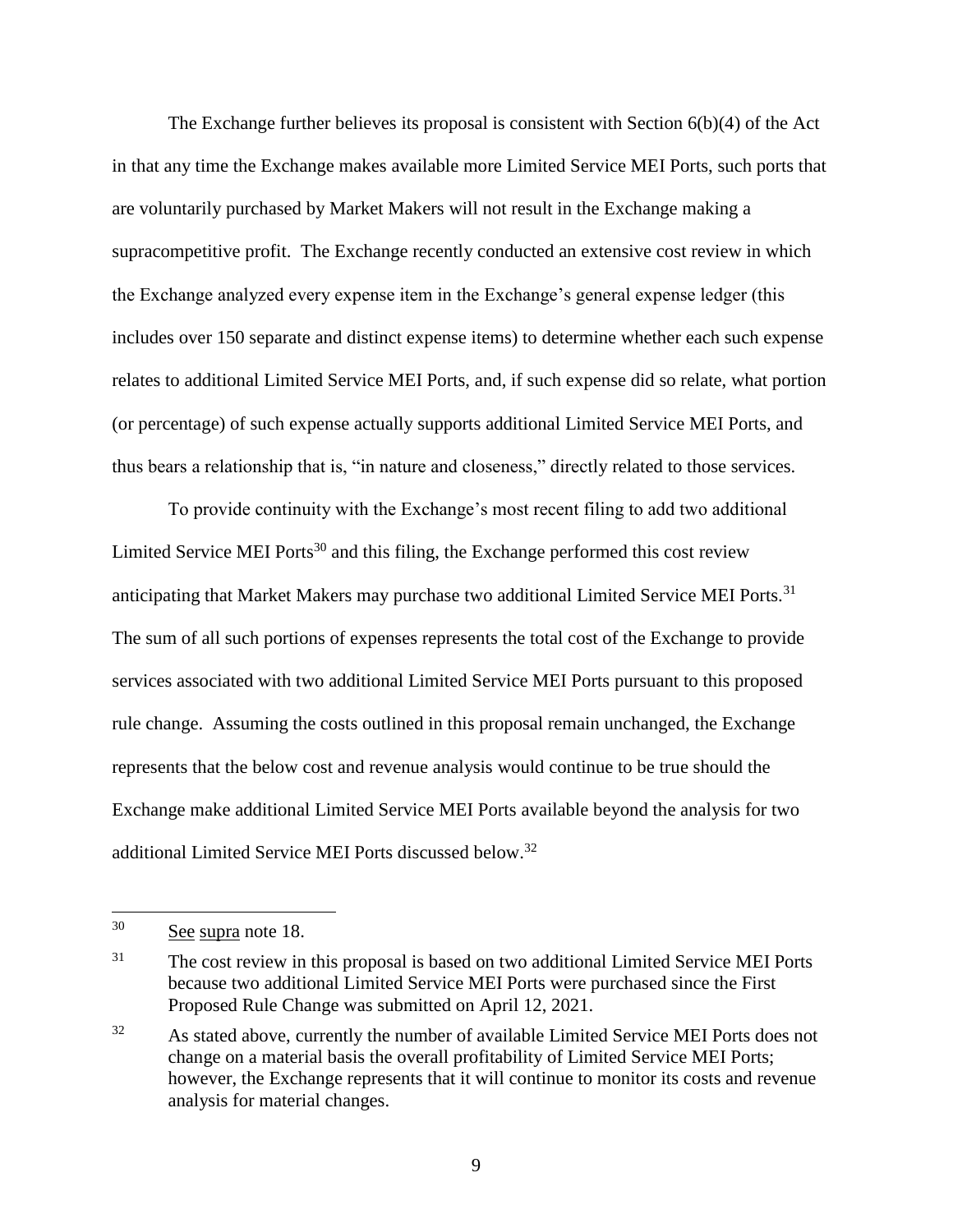For the avoidance of doubt, none of the expenses included herein relating to the services associated with providing two additional Limited Service MEI Ports also relate to the provision of any other services offered by the Exchange. Stated differently, no expense amount of the Exchange is allocated twice. The Exchange notes that it made certain representations in a previous filing<sup>33</sup> regarding its expense allocation for the provision of network connectivity services. The Exchange represents that none of the expenses allocated to the provision of network connectivity services are also allocated to the provision of ports – that is, there is no overlap of any such expenses that are included in the costs associated with services the Exchange provides for connectivity and for the services the Exchange provides for ports.

Specifically, utilizing  $2020^{34}$  expense figures, total third-party expense relating to fees paid by the Exchange to third-parties for certain products and services for the Exchange to be able to provide two additional Limited Service MEI Ports is approximately \$12,537. This includes, but is not limited to, a portion of the fees paid to: (1) Equinix, for data center services, for the primary, secondary, and disaster recovery locations of the Exchange's trading system infrastructure; (2) Zayo Group Holdings, Inc. ("Zayo") for network services (fiber and bandwidth products and services) linking the Exchange's office locations in Princeton, NJ and Miami, FL to all data center locations; (3) Secure Financial Transaction Infrastructure ("SFTI")<sup>35</sup>, which supports network feeds for the entire U.S. options industry; (4) various other

<sup>33</sup> <sup>33</sup> See Securities Exchange Act Release No. 87875 (December 31, 2019), 85 FR 770 (January 7, 2020) (SR-MIAX-2019-51).

<sup>&</sup>lt;sup>34</sup> The Exchange is utilizing year-end 2020 expenses because expenses incurred within 2021 have not yet been reviewed and full year 2021 expenses have not yet been fully projected. Therefore, the 2020 year-end expenses are the most accurate to date.

<sup>&</sup>lt;sup>35</sup> In fact, on October 22, 2019, the Exchange was notified by SFTI that it is again raising its fees charged to the Exchange by approximately 11%, without having to show that such fee change complies with the Act by being reasonable, equitably allocated, and not unfairly discriminatory. It is unfathomable to the Exchange that, given the critical nature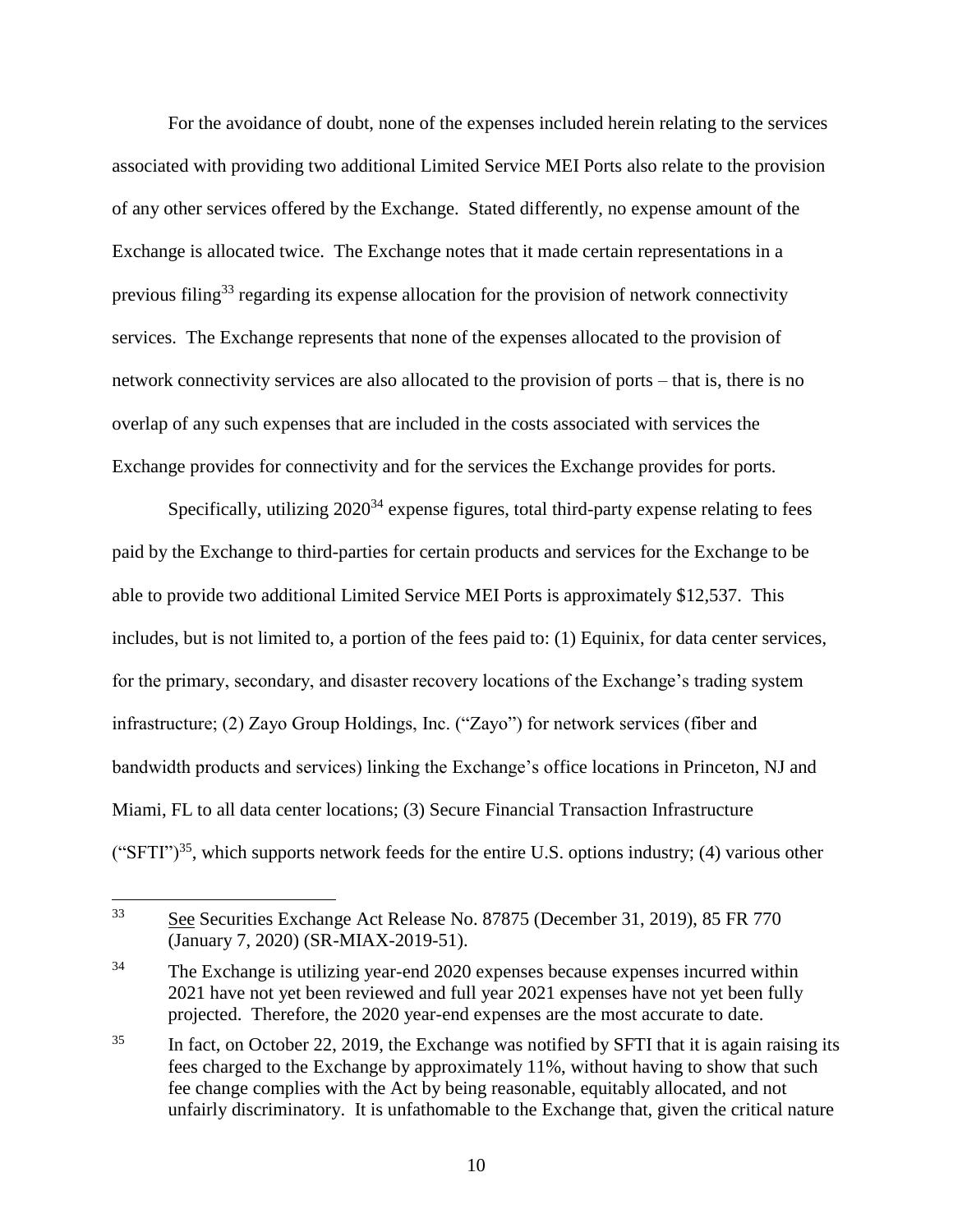services providers (including Thompson Reuters, NYSE, Nasdaq, and Internap), which provide content, network services, and infrastructure services for critical components of options network services; and (5) various other hardware and software providers (including Dell and Cisco, which support the production environment in which Members and non-Members connect to the network to trade, receive market data, etc.). For clarity, only a portion of all fees paid to such third-parties is included in the third-party expense herein, and no expense amount is allocated twice. Accordingly, the Exchange does not allocate its entire information technology and communication costs to the services associated with providing two additional Limited Service MEI Ports.

The Exchange believes it is reasonable to allocate such third-party expense described above towards the total cost to the Exchange to provide the services associated with two additional Limited Service MEI Ports. In particular, the Exchange believes it is reasonable to allocate the identified portion of the Equinix expense because Equinix operates the data centers (primary, secondary, and disaster recovery) that host the Exchange's network infrastructure. This includes, among other things, the necessary storage space, which continues to expand and increase in cost, power to operate the network infrastructure, and cooling apparatuses to ensure the Exchange's network infrastructure maintains stability. Without these services from Equinix, the Exchange would not be able to operate and support the network and provide the services associated with two additional Limited Service MEI Ports to its Members and non-Members and their customers. The Exchange did not allocate all of the Equinix expense toward the cost of providing the services associated with two additional Limited Service MEI

 $\overline{a}$ 

of the infrastructure services provided by SFTI, that its fees are not required to be rulefiled with the Commission pursuant to Section 19(b)(1) of the Act and Rule 19b-4 thereunder. See 15 U.S.C. 78s(b)(1) and 17 CFR 240.19b-4, respectively.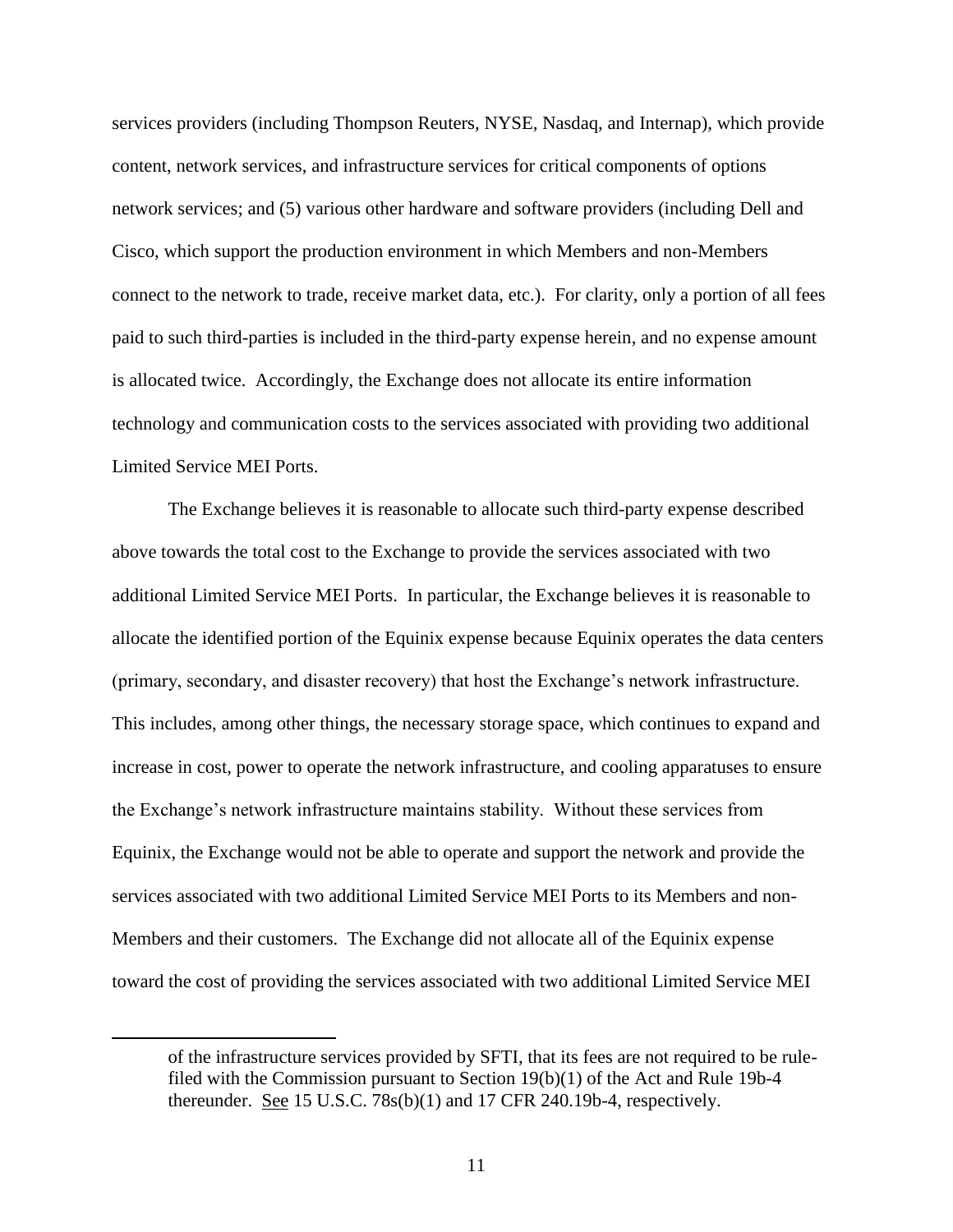Ports, only that portion which the Exchange identified as being specifically mapped to providing the services associated with two additional Limited Service MEI Ports, approximately 0.5% of the total Equinix expense. The Exchange believes this allocation is reasonable because it represents the Exchange's actual cost to provide the services associated with two additional Limited Service MEI Ports, and not any other service, as supported by its cost review.

The Exchange believes it is reasonable to allocate the identified portion of the Zayo expense because Zayo provides the internet, fiber and bandwidth connections with respect to the network, linking the Exchange with its affiliates, MIAX Pearl and MIAX Emerald, as well as the data center and disaster recovery locations. As such, all of the trade data, including the billions of messages each day per exchange, flow through Zayo's infrastructure over the Exchange's network. Without these services from Zayo, the Exchange would not be able to operate and support the network and provide the services associated with two additional Limited Service MEI Ports. The Exchange did not allocate all of the Zayo expense toward the cost of providing the services associated with two additional Limited Service MEI Ports, only the portion which the Exchange identified as being specifically mapped to providing two additional Limited Service MEI Ports, approximately 0.4% of the total Zayo expense. The Exchange believes this allocation is reasonable because it represents the Exchange's actual cost to provide the services associated with two additional Limited Service MEI Ports, and not any other service, as supported by its cost review.

The Exchange believes it is reasonable to allocate the identified portions of the SFTI expense and various other service providers' (including Thompson Reuters, NYSE, Nasdaq, and Internap) expense because those entities provide connectivity and feeds for the entire U.S.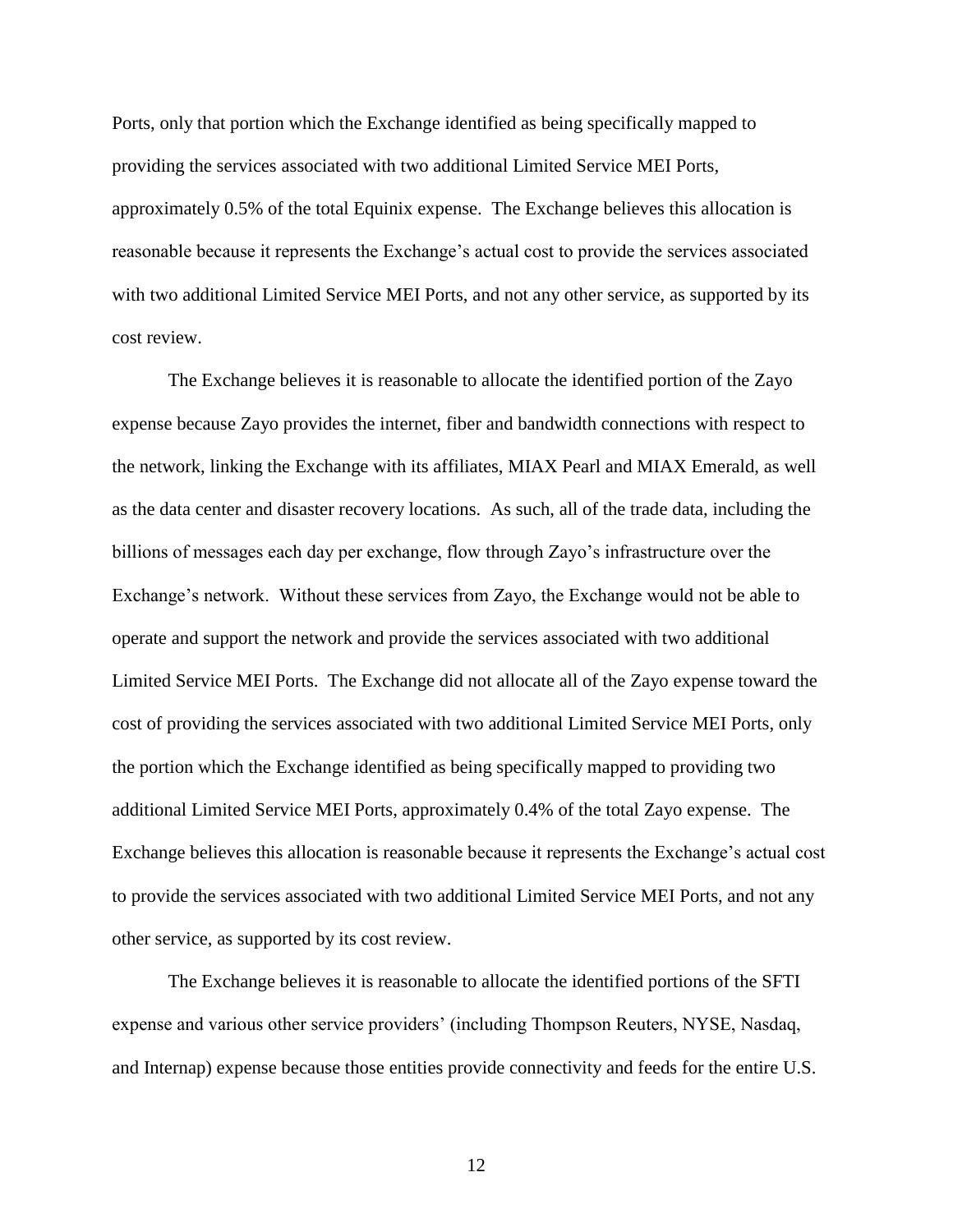options industry, as well as the content, network services, and infrastructure services for critical components of the network. Without these services from SFTI and various other service providers, the Exchange would not be able to operate and support the network and provide access to its Members and non-Members and their customers. The Exchange did not allocate all of the SFTI and other service providers' expense toward the cost of providing the services associated with two additional Limited Service MEI Ports, only the portions which the Exchange identified as being specifically mapped to providing the services associated with two additional Limited Service MEI Ports, approximately 0.5% of the total SFTI and other service providers' expense. The Exchange believes this allocation is reasonable because it represents the Exchange's actual cost to provide the services associated with two additional Limited Service MEI Ports.

The Exchange believes it is reasonable to allocate the identified portion of the other hardware and software provider expense because this includes costs for dedicated hardware licenses for switches and servers, as well as dedicated software licenses for security monitoring and reporting across the network. Without this hardware and software, the Exchange would not be able to operate and support the network and provide access to its Members and non-Members and their customers. The Exchange did not allocate all of the hardware and software provider expense toward the cost of providing the services associated with the two additional Limited Service MEI Ports, only the portions which the Exchange identified as being specifically mapped to providing the services associated with two additional Limited Service MEI Ports, approximately 0.3% of the total hardware and software provider expense. The Exchange believes this allocation is reasonable because it represents the Exchange's actual cost to provide the services associated with two additional Limited Service MEI Ports.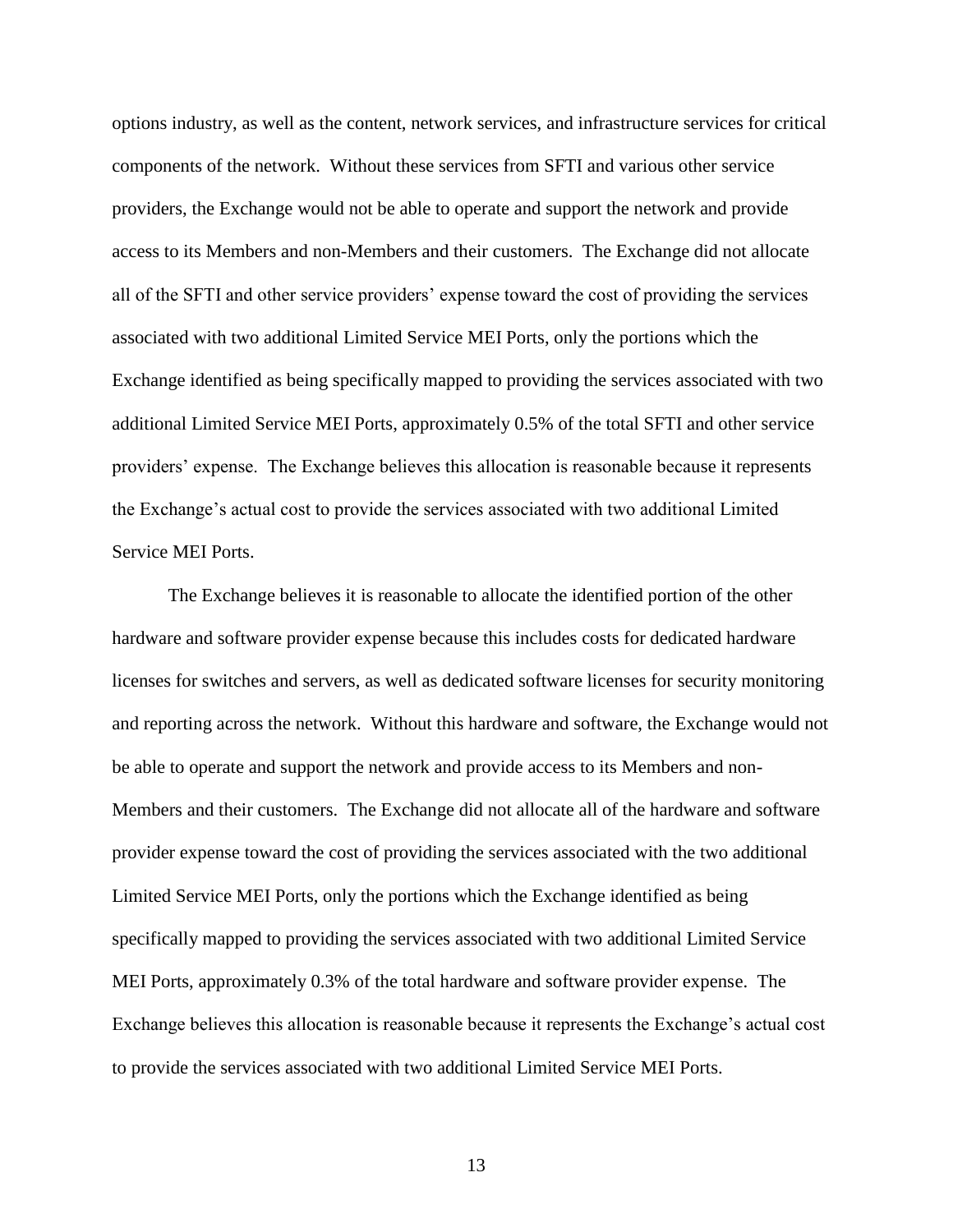For 2020, total projected internal expense relating to the internal costs of the Exchange to provide the services associated with two additional Limited Service MEI Ports is approximately \$91,291. This includes, but is not limited to, costs associated with: (1) employee compensation and benefits for full-time employees that support the services associated with providing two additional Limited Service MEI Ports, including staff in network operations, trading operations, development, system operations, business, as well as staff in general corporate departments (such as legal, regulatory, and finance) that support those employees and functions (including an increase as a result of the higher determinism project); (2) depreciation and amortization of hardware and software used to provide the services associated with two additional Limited Service MEI Ports, including equipment, servers, cabling, purchased software and internally developed software used in the production environment to support the network for trading; and (3) occupancy costs for leased office space for staff that provide the services associated with two additional Limited Service MEI Ports. The breakdown of these costs is more fully-described below. For clarity, only a portion of all such internal expenses are included in the internal expense herein, and no expense amount is allocated twice. Accordingly, the Exchange does not allocate its entire costs contained in those items to the services associated with providing two additional Limited Service MEI Ports.

The Exchange believes it is reasonable to allocate such internal expense described above towards the total cost to the Exchange to provide the services associated with two additional Limited Service MEI Ports. In particular, the Exchange's employee compensation and benefits expense relating to providing the services associated with two additional Limited Service MEI Ports is approximately \$65,434, which is only a portion of the \$10,905,680 total projected expense for employee compensation and benefits. The Exchange believes it is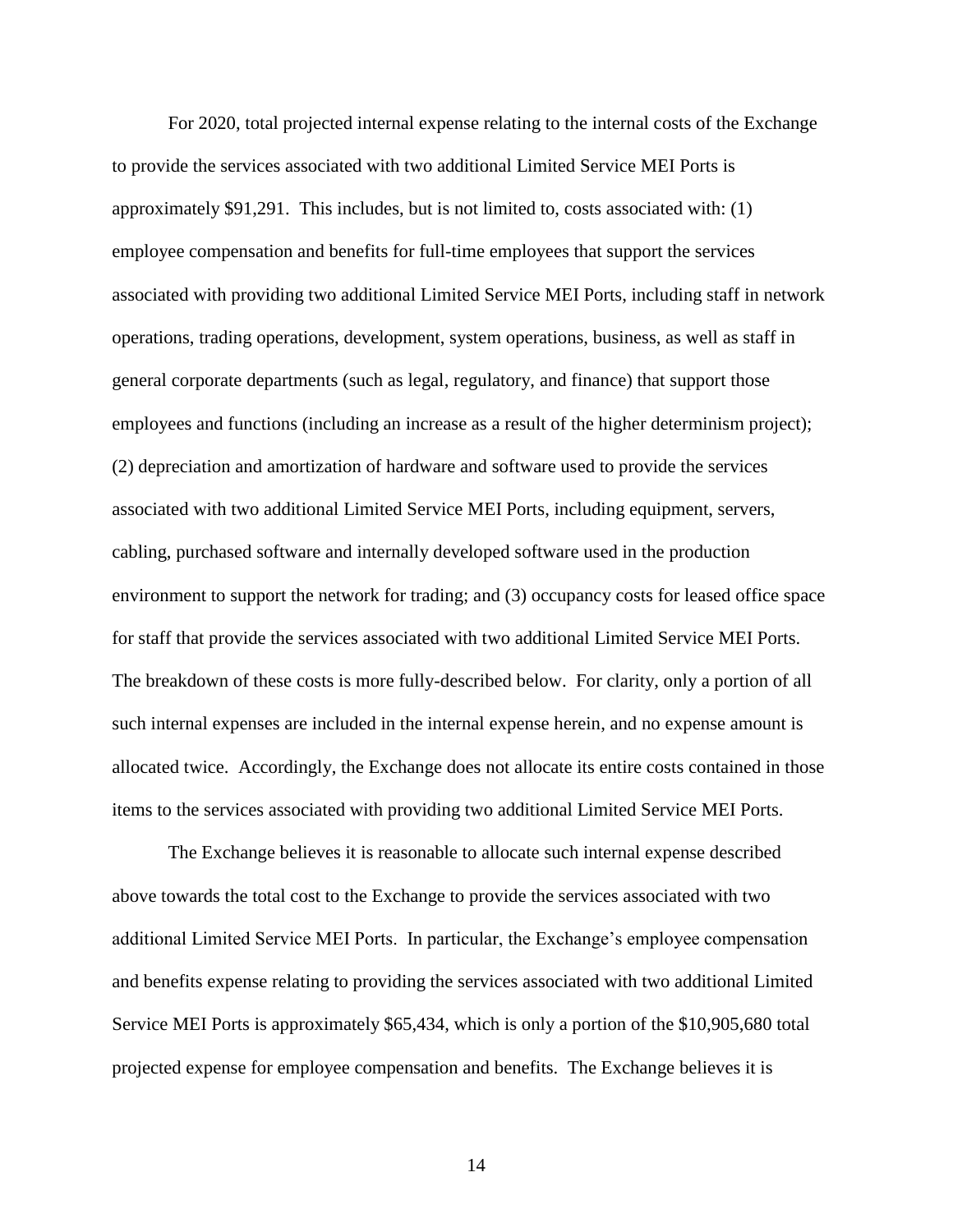reasonable to allocate the identified portion of such expense because this includes the time spent by employees of several departments, including Technology, Back Office, Systems Operations, Networking, Business Strategy Development (who create the business requirement documents that the Technology staff use to develop network features and enhancements), Trade Operations, Finance (who provide billing and accounting services relating to the network), and Legal (who provide legal services relating to the network, such as rule filings and various license agreements and other contracts). As part of the extensive cost review conducted by the Exchange, the Exchange reviewed the amount of time spent by each employee on matters relating to the provision of services associated with two additional Limited Service MEI Ports. Without these employees, the Exchange would not be able to provide the services associated with two additional Limited Service MEI Ports to its Members and non-Members and their customers. The Exchange did not allocate all of the employee compensation and benefits expense toward the cost of the services associated with providing two additional Limited Service MEI Ports, only the portions which the Exchange identified as being specifically mapped to providing the services associated with two additional Limited Service MEI Ports, approximately 0.6% of the total employee compensation and benefits expense. The Exchange believes this allocation is reasonable because it represents the Exchange's actual cost to provide the services associated with two additional Limited Service MEI Ports, and not any other service, as supported by its cost review.

The Exchange's depreciation and amortization expense relating to providing the services associated with two additional Limited Service MEI Ports is approximately \$23,937, which is only a portion of the \$4,787,419 total projected expense for depreciation and amortization. The Exchange believes it is reasonable to allocate the identified portion of such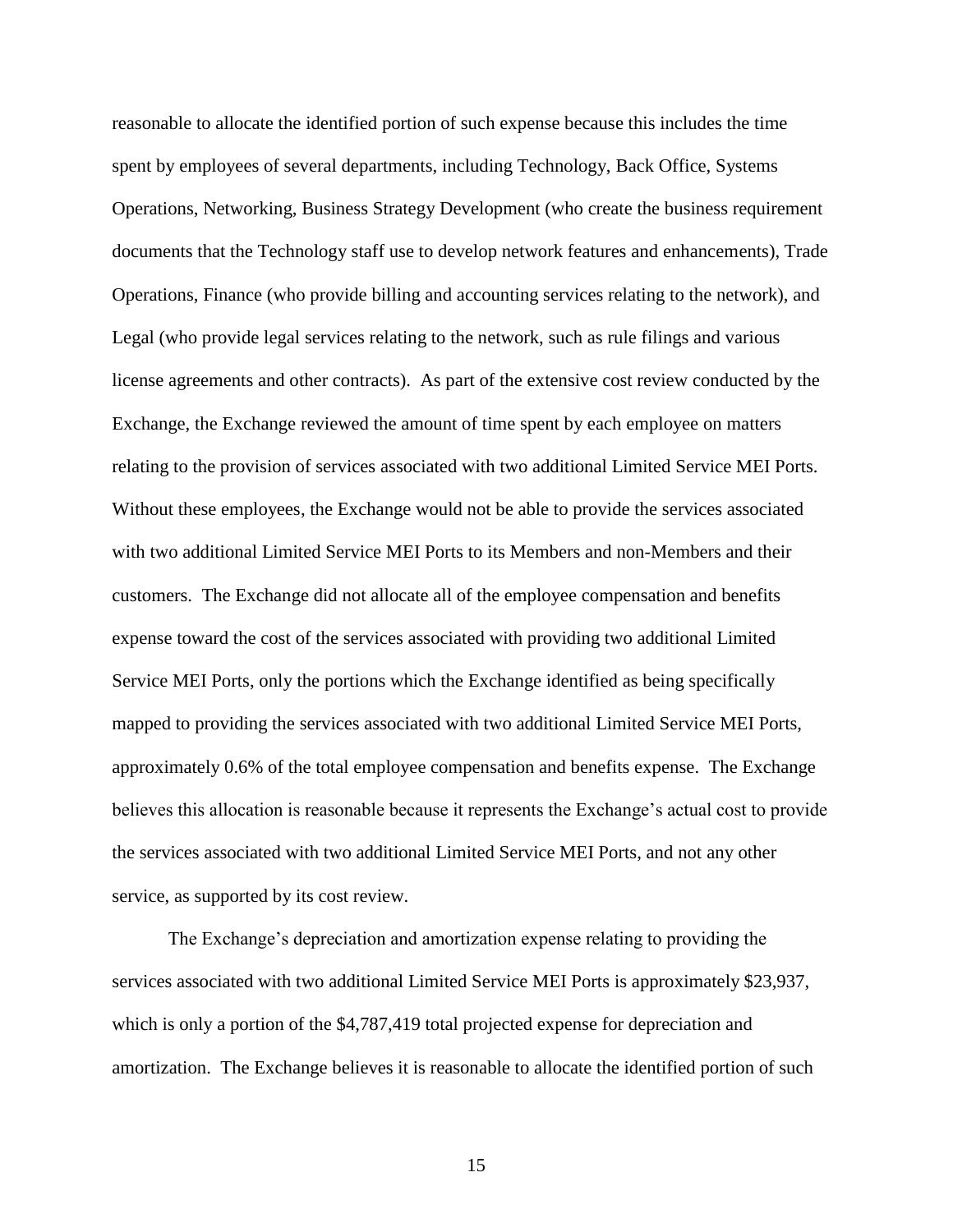expense because such expense includes the actual cost of the computer equipment, such as dedicated servers, computers, laptops, monitors, information security appliances and storage, and network switching infrastructure equipment, including switches and taps that were purchased to operate and support the network and provide the services associated with two additional Limited Service MEI Ports. Without this equipment, the Exchange would not be able to operate the network and provide the services associated with two additional Limited Service MEI Ports to its Members and non-Members and their customers. The Exchange did not allocate all of the depreciation and amortization expense toward the cost of providing the services associated with two additional Limited Service MEI Ports, only the portion which the Exchange identified as being specifically mapped to providing the services associated with the two additional Limited Service MEI Ports, approximately 0.5% of the total depreciation and amortization expense, as these services would not be possible without relying on such equipment. The Exchange believes this allocation is reasonable because it represents the Exchange's actual cost to provide the services associated with two additional Limited Service MEI Ports, and not any other service, as supported by its cost review.

The Exchange's occupancy expense relating to providing the services associated with providing two additional Limited Service MEI Ports is approximately \$1,920, which is only a portion of the \$480,036 total projected expense for occupancy. The Exchange believes it is reasonable to allocate the identified portion of such expense because such expense represents the portion of the Exchange's cost to rent and maintain a physical location for the Exchange's staff who operate and support the network, including providing the services associated with two additional Limited Service MEI Ports. This amount consists primarily of rent for the Exchange's Princeton, NJ office, as well as various related costs, such as physical security,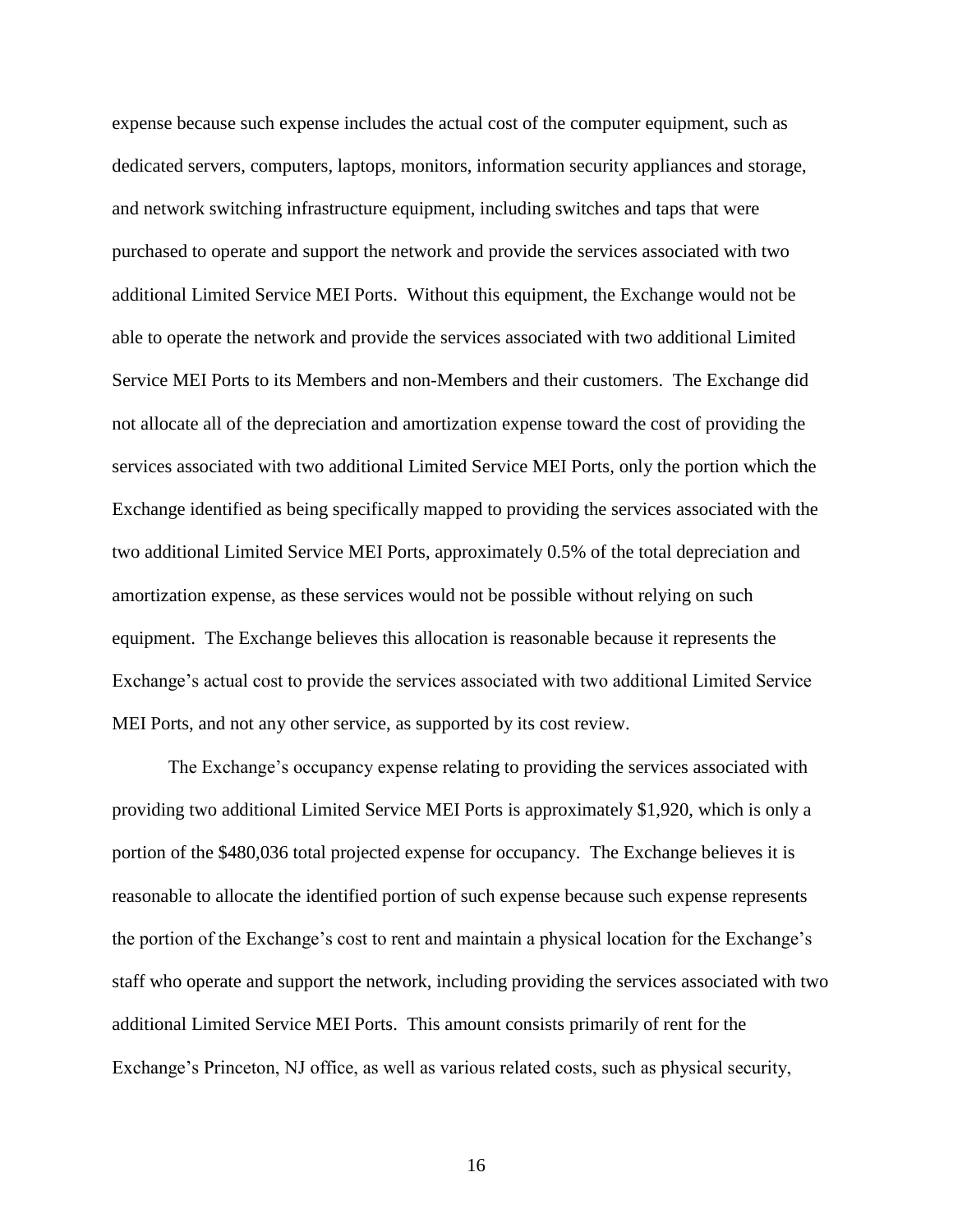property management fees, property taxes, and utilities. The Exchange operates its Network Operations Center ("NOC") and Security Operations Center ("SOC") from its Princeton, New Jersey office location. A centralized office space is required to house the staff that operates and supports the network. The Exchange currently has approximately 160 employees. Approximately two-thirds of the Exchange's staff are in the Technology department, and the majority of those staff have some role in the operation and performance of the services associated with providing additional Limited Service MEI Ports. Without this office space, the Exchange would not be able to operate and support the network and provide the services associated with two additional Limited Service MEI Ports to its Members and non-Members and their customers. Accordingly, the Exchange believes it is reasonable to allocate the identified portion of its occupancy expense because such amount represents the Exchange's actual cost to house the equipment and personnel who operate and support the Exchange's network infrastructure and the services associated with two additional Limited Service MEI Ports. The Exchange did not allocate all of the occupancy expense toward the cost of providing the services associated with two additional Limited Service MEI Ports, only the portion which the Exchange identified as being specifically mapped to operating and supporting the network, approximately 0.4% of the total occupancy expense. The Exchange believes this allocation is reasonable because it represents the Exchange's cost to provide the services associated with two additional Limited Service MEI Ports, and not any other service, as supported by its cost review. Accordingly, based on the facts and circumstances presented, the Exchange believes that its provision of the services associated with two additional Limited Service MEI Ports will not result in excessive pricing or supra-competitive profit.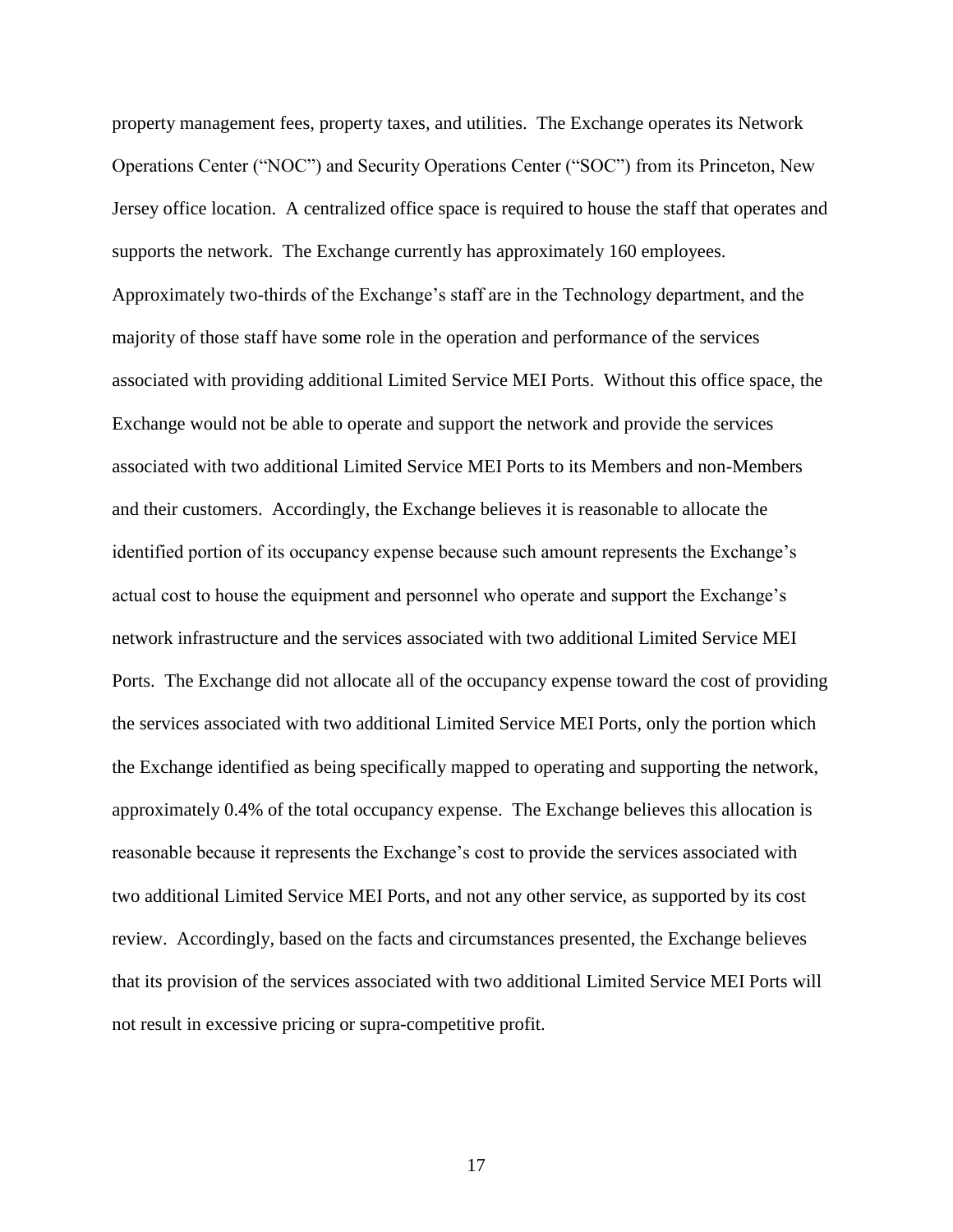The Exchange believes it is reasonable, equitable and not unfairly discriminatory to allocate the respective percentages of each expense category described above towards the total cost to the Exchange of operating and supporting the network, including providing the services associated with two additional Limited Service MEI Ports because the Exchange performed a line-by-line item analysis of all the expenses of the Exchange, and has determined the expenses that directly relate to operation and support of the network. Further, the Exchange notes that, without the specific third-party and internal items listed above, the Exchange would not be able to operate and support the network, including providing the services associated with two additional Limited Service MEI Ports to its Members and non-Members and their customers. Each of these expense items, including physical hardware, software, employee compensation and benefits, occupancy costs, and the depreciation and amortization of equipment, have been identified through a line-by-line item analysis to be integral to the operation and support of the network.

To provide continuity with the Exchange's most recent filing to add two additional Limited Service MEI Ports<sup>36</sup> and this filing, the Exchange is basing its projected revenue from additional Limited Service MEI Ports that may be purchased by Market Makers as though seven Market Makers purchased two additional Limited Service MEI Ports each. The Exchange notes that any time it needs to expand its network by making available two additional Limit Service MEI Ports due to increased customer demand and increased volatility in the marketplace, which translates into increased message traffic rates across the network, there is an initial build out cost. The cost to expand the network in this manner is greater than the revenue the Exchange anticipates the additional Limited Service MEI Ports will generate.

<sup>36</sup> See supra note 18.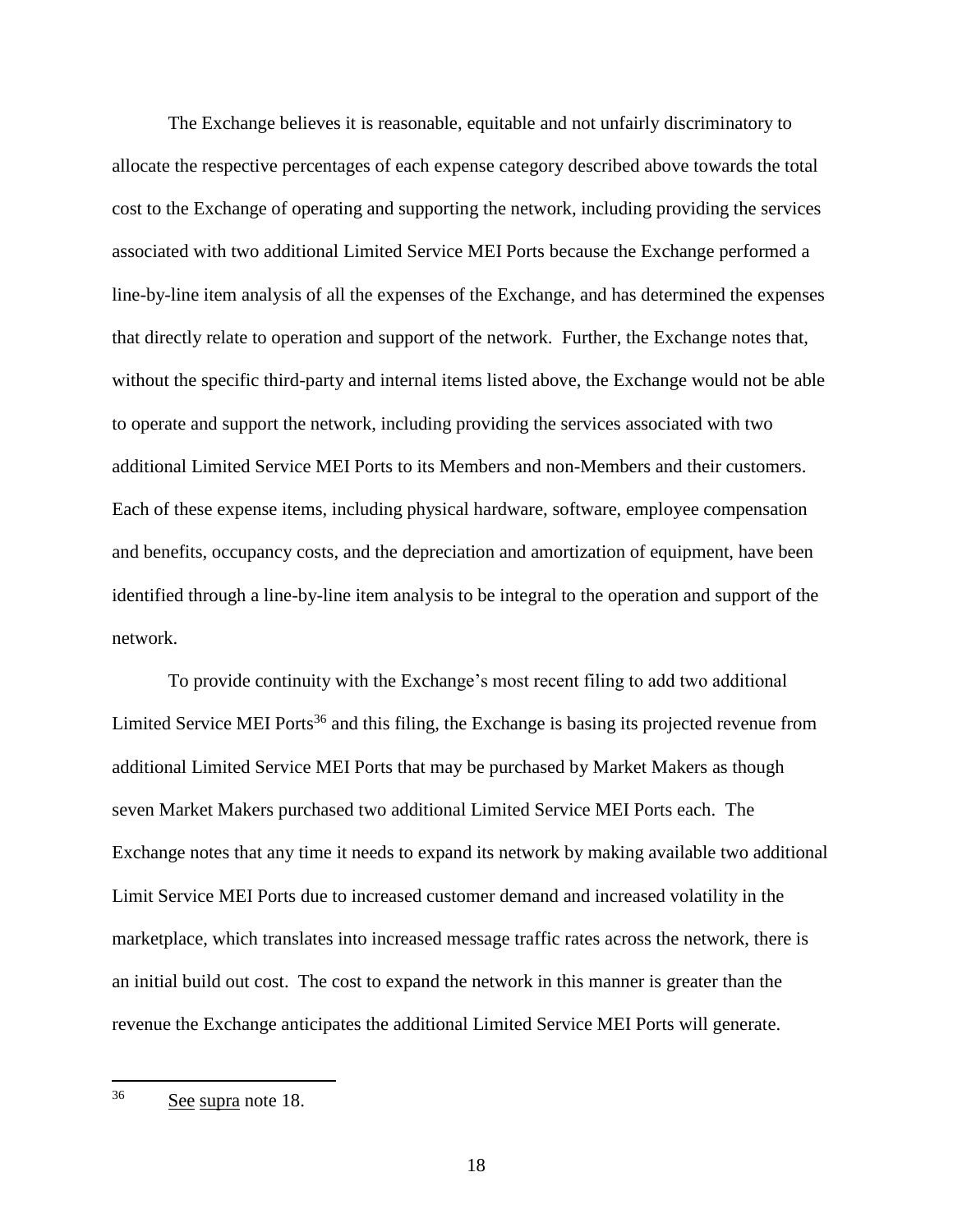Specifically, the Exchange estimates it will incur a one-time cost of approximately \$175,000 in capital expenditures ("CapEx") on hardware, software, and other items to expand the network to make available two additional Limited Service MEI Ports. This estimated cost also includes expense associated with providing the necessary engineering and support personnel to transition those Market Makers who wish to acquire two additional Limited Service MEI Ports. Further, the Exchange projects that the annualized revenue from the two additional Limited Service MEI Ports will be approximately \$16,800 (assuming seven Market Makers purchase the two additional Limited Service MEI Ports). Therefore, the Exchange's upfront cost in expanding its network to provide its Members with two additional Limited Service MEI Ports – approximately \$175,000 – is significant relative to the anticipated annualized revenue the Exchange expects to bring in from two additional Limited Service MEI Ports – approximately \$16,800. Further, the Exchange anticipates it will incur approximately \$103,828 in annualized ongoing operating expense ("OpEx") in order to support the expanded network and two additional Limited Service MEI Ports. Thus, even excluding the upfront CapEx of \$175,000, the Exchange is not generating a supra-competitive profit from the provision of two additional Limited Service MEI Ports. In fact, even excluding the one-time CapEx cost of \$175,000, the Exchange anticipates generating an annual loss from the provision of two additional Limited Service MEI Ports of (\$87,028) – that is, \$16,800 in revenue minus \$103,828 in expense equates to a loss of (\$87,028) to support the additional ports annually.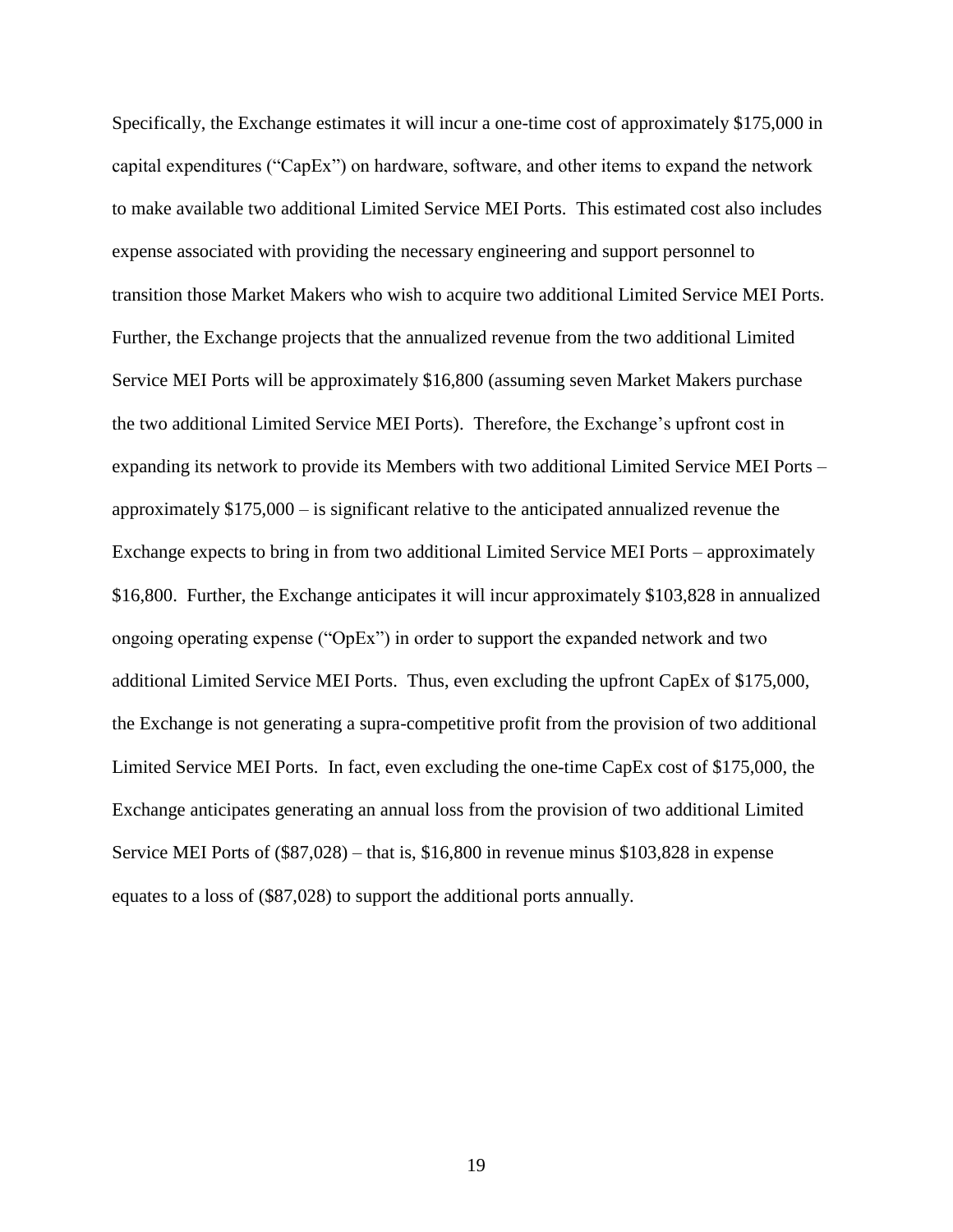The Exchange also notes that no other exchange has a similar cap on the amount of ports that firms can purchase in their rulebooks or fee schedules and those exchanges have the same requirements under Section 6(b)(5) of the Exchange Act<sup>37</sup> as MIAX.<sup>38</sup>

#### B. Self-Regulatory Organization's Statement on Burden on Competition

The Exchange does not believe that the proposed rule change will result in any burden on competition that is not necessary or appropriate in furtherance of the purposes of the Act, as amended. The proposed rule change will not impose a burden on competition but will benefit competition by enhancing the Exchange's ability to compete by providing additional services to market participants. It is not intended to address a competitive issue. Rather, the proposal is intended to allow the Exchange to increase its inventory of MEI Ports to meet increased Member demand and increased message traffic resulting from greater marketplace volatility. The Exchange also does not believe that the proposed rule change will impose a burden on intramarket competition because additional Limited Service MEI Ports are available to all Market Makers on an equal basis. It is a business decision of each Market Maker whether to pay for the additional Limited Service MEI Ports.

# C. Self-Regulatory Organization's Statement on Comments on the Proposed Rule Change Received from Members, Participants, or Others

Written comments were neither solicited nor received.

<sup>37</sup> <sup>37</sup> 15 U.S.C. 78f(b)(5).

<sup>38</sup> See supra note 14.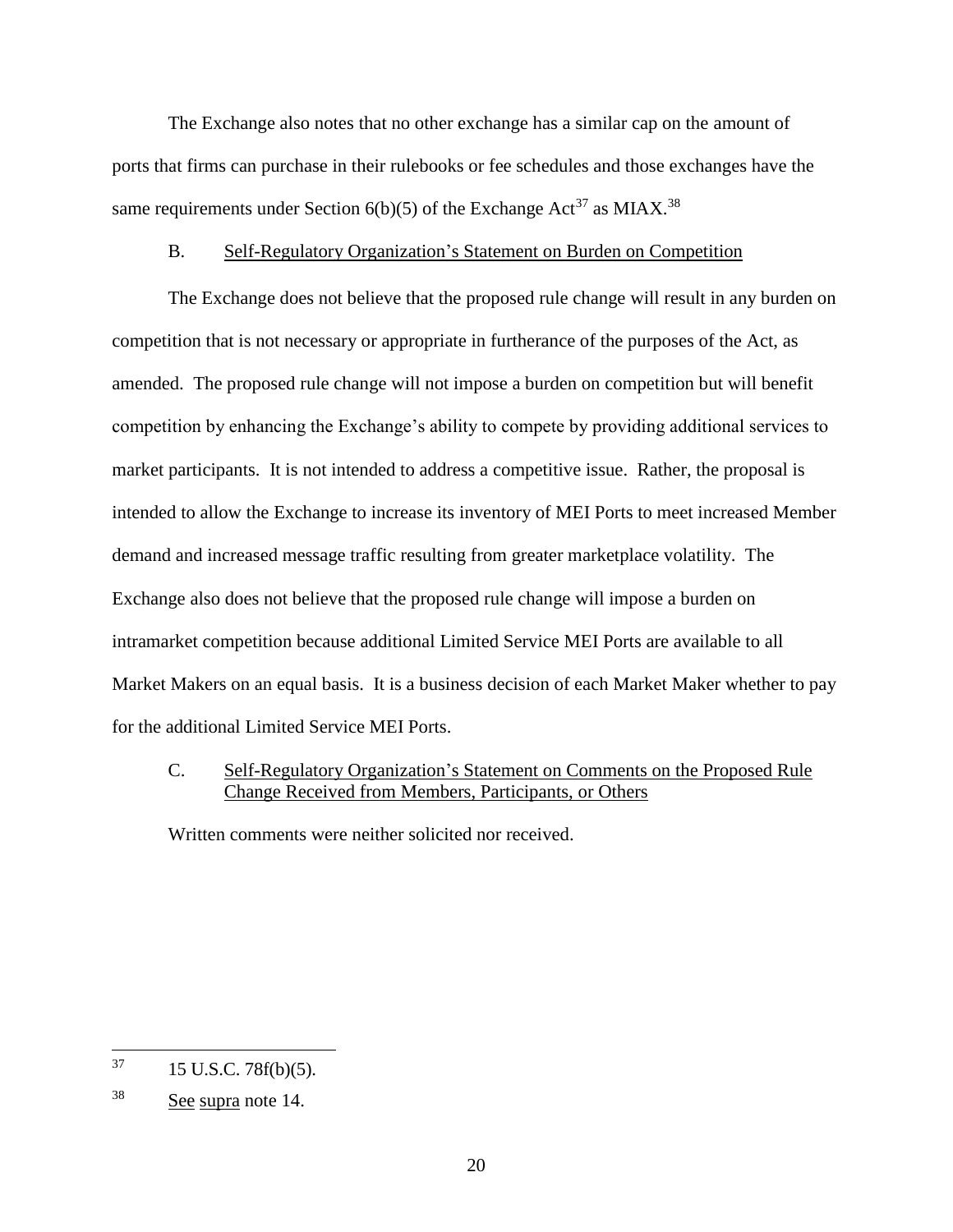#### III. Date of Effectiveness of the Proposed Rule Change and Timing for Commission Action

The foregoing rule change has become effective pursuant to Section 19(b)(3)(A)(ii) of the Act,<sup>39</sup> and Rule 19b-4(f)(2)<sup>40</sup> thereunder. At any time within 60 days of the filing of the proposed rule change, the Commission summarily may temporarily suspend such rule change if it appears to the Commission that such action is necessary or appropriate in the public interest, for the protection of investors, or otherwise in furtherance of the purposes of the Act. If the Commission takes such action, the Commission shall institute proceedings to determine whether the proposed rule should be approved or disapproved.

### IV. Solicitation of Comments

Interested persons are invited to submit written data, views, and arguments concerning the foregoing, including whether the proposed rule change is consistent with the Act. Comments may be submitted by any of the following methods:

### Electronic Comments:

- Use the Commission's Internet comment form [\(http://www.sec.gov/rules/sro.shtml\);](http://www.sec.gov/rules/sro.shtml);) or
- Send an e-mail [to](mailto:to_rule-comments@sec.gov) rule-comments@sec.gov. Please include File Number SR-MIAX-2021-19 on the subject line.

#### Paper Comments:

• Send paper comments in triplicate to Secretary, Securities and Exchange Commission, 100 F Street, NE, Washington, DC 20549-1090.

All submissions should refer to File Number SR-MIAX-2021-19. This file number should be included on the subject line if e-mail is used. To help the Commission process and review your

<sup>39</sup> 15 U.S.C. 78s(b)(3)(A)(ii).

 $^{40}$  17 CFR 240.19b-4(f)(2).